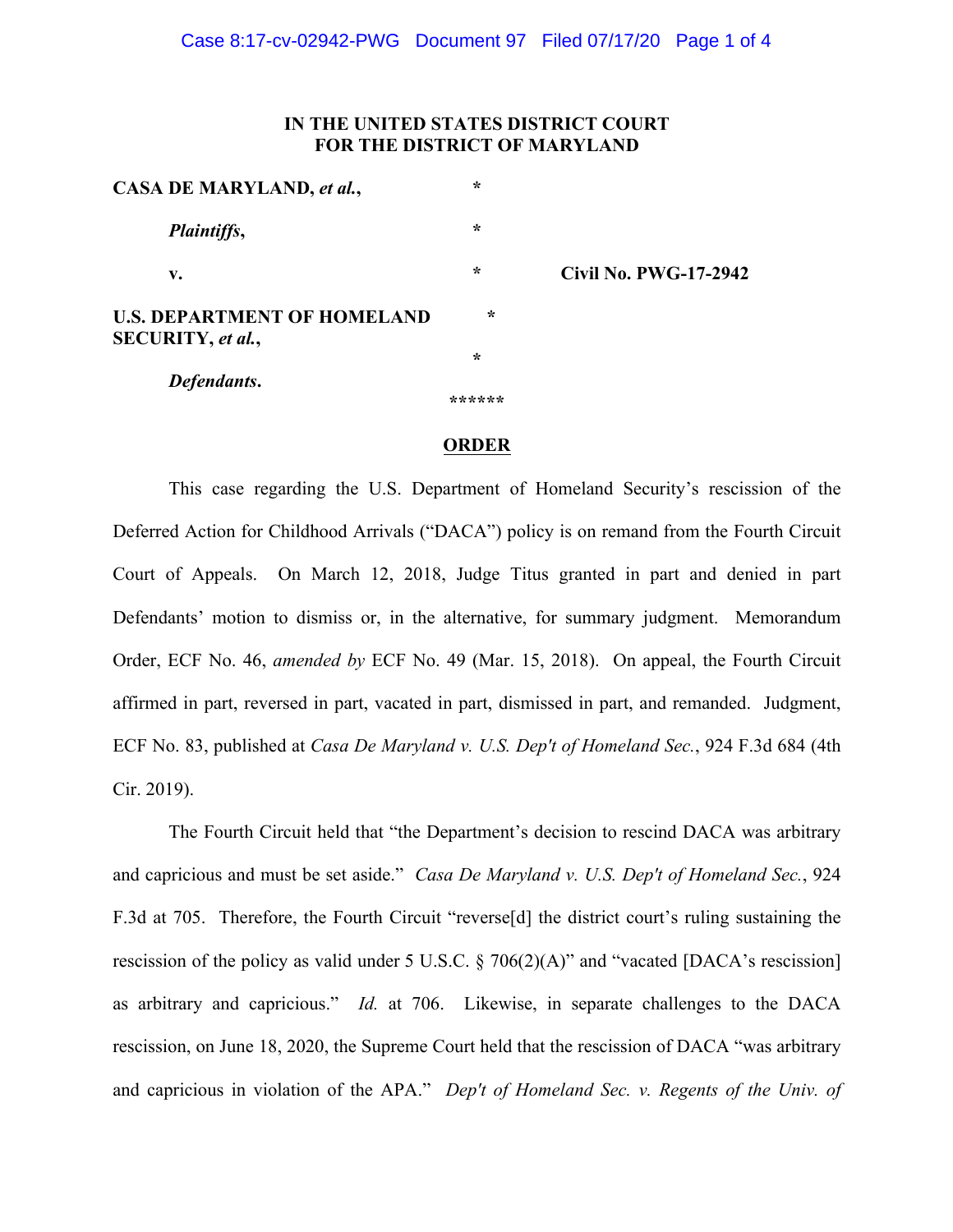## Case 8:17-cv-02942-PWG Document 97 Filed 07/17/20 Page 2 of 4

*California*, 140 S. Ct. 1891, 1915 (2020). The DACA rescission occurred on September 5, 2017. *See Casa De Maryland v. U.S. Dep't of Homeland Sec.*, 924 F.3d at 693–94. Therefore, the Fourth Circuit explained that its Judgment vacating the DACA rescission "restores DACA to its pre-September 5, 2017, status . . . ." *Id.* at 706.

Plaintiffs also challenged the September 5, 2017 changes to DACA's information-sharing policy and requested an injunction based on equitable estoppel. Judge Titus granted the injunction, but the Fourth Circuit held that "Plaintiffs could not reasonably believe that the information they provided as part of their DACA application would never be used for immigration enforcement purposes" and "Plaintiffs' equitable estoppel claim thus necessarily fails." *Id.* at 705–06. Accordingly, the Fourth Circuit "reverse<sup>[d]</sup> the district court's ruling finding Plaintiffs entitled to injunctive relief on equitable estoppel grounds, reverse[d] the grant of summary judgment in Plaintiffs' favor, and vacate[d] the injunction." *Id.* at 706. Nonetheless, the Fourth Circuit explained that its decision "restor[ing] DACA to its pre-September 5, 2017, status, render[ed] a nullity the information-sharing policies announced on September 5." *Id.* at 706.

Finally, the Fourth Circuit dismissed Plaintiffs' constitutional claims. The Fourth Circuit "decline[d] to decide whether DACA's rescission violates the Fifth Amendment's due process and equal protection guarantees under the 'well established principle governing the prudent exercise of this [c]ourt's jurisdiction that normally the [c]ourt will not decide a constitutional question if there is some other ground upon which to dispose of the case.'" *Id.* (quoting *Escambia Cty. v. McMillan*, 466 U.S. 48, 51 (1984) (per curiam)) (alterations in original). The Fourth Circuit "also decline[d] to decide whether Plaintiffs' Fifth Amendment rights were violated by the policies announced on September 5, 2017, regarding the sharing of personal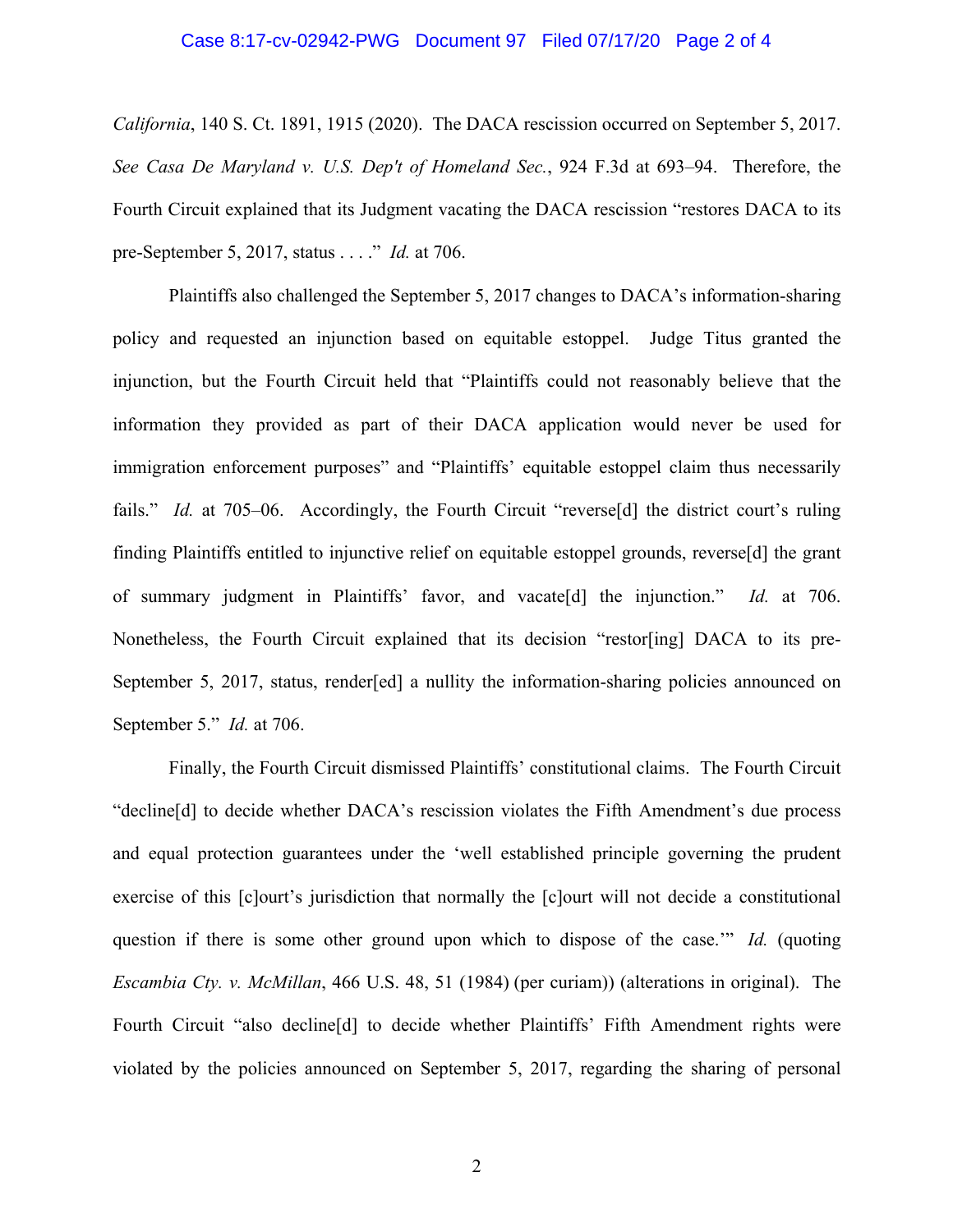## Case 8:17-cv-02942-PWG Document 97 Filed 07/17/20 Page 3 of 4

information from DACA applicants" given that its decision *"*render[ed] a nullity the information-sharing policies announced on September 5." *Id.* Therefore, the Fourth Circuit "vacate[d] the district court's judgment on these issues and dismiss[ed] those claims." *Id.* at 706–07.

The Fourth Circuit remanded this case to this Court for further proceedings consistent with its Judgment. *Id.* Based on the foregoing, all of the issues in this case have been determined. Therefore, in accordance with the Judgment of the Fourth Circuit Court of Appeals, ECF No. 83, and the Supreme Court's decision in *Dep't of Homeland Sec. v. Regents of the Univ. of California*, 140 S. Ct. 1891 (2020), it is this 17th day of July, 2020, by the United States District Court for the District of Maryland, hereby ORDERED that:

- 1. The Court ADJUDGES AND DECLARES that the DACA rescission and actions taken by Defendants to rescind the DACA policy are arbitrary and capricious, in violation of 5 U.S.C. § 706(2)(A);<sup>1</sup>
- 2. The rescission of the DACA policy is VACATED, and the policy is restored to its pre-September 5, 2017 status; $^{2}$
- 3. Defendants and their agents, servants, employees, attorneys, and all persons in active concert or participation with any of them, are ENJOINED from implementing or enforcing the DACA rescission and from taking any other action to rescind DACA that is not in compliance with applicable  $law$ ;<sup>3</sup>
- 4. Plaintiff's estoppel claim and request for an injunction as it pertains to DACA's information-sharing policies are  $\overline{D}$ ENIED;<sup>4</sup>

 <sup>1</sup> *See Casa De Maryland v. U.S. Dep't of Homeland Sec.*, 924 F.3d at 705–06 (holding that the DACA rescission was arbitrary and capricious under 5 U.S.C. § 706(2)(A)); *Dep't of Homeland Sec. v. Regents of the Univ. of California*, 140 S. Ct. at 1913–15 (same).

<sup>2</sup> *See Casa De Maryland v. U.S. Dep't of Homeland Sec.*, 924 F.3d at 693–94, 706 ("Our decision <sup>2</sup> *See Casa De Maryland v. U.S. Dep't of Homeland Sec.*, 924 F.3d at 693–94, 706 ("Our decision today restores DACA to its pre-September 5, 2017, status . . . .").

<sup>&</sup>lt;sup>3</sup> *See id.* at 706 ("DACA's rescission is vacated as arbitrary and capricious, and the matter is remanded for further proceedings consistent with this opinion.").

<sup>&</sup>lt;sup>4</sup> *See id.* at 705–06 ("We reverse the district court's ruling finding Plaintiffs entitled to injunctive relief on equitable estoppel grounds, reverse the grant of summary judgment in Plaintiffs' favor, and vacate the injunction.").